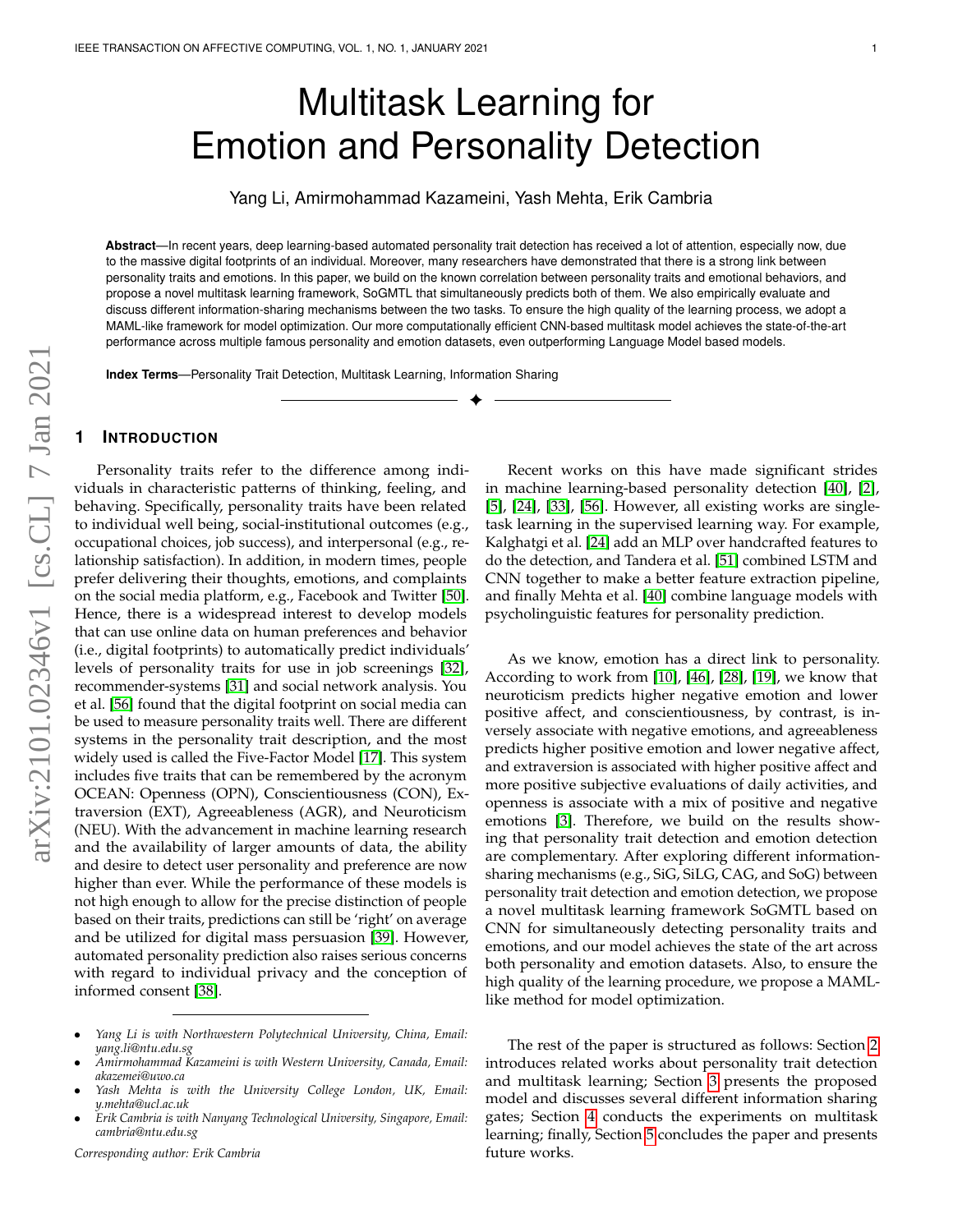# <span id="page-1-0"></span>**2 RELATED WORKS**

This paper mainly focuses on personality trait detection with a multitask learning framework. In the framework, based on the observation that personality and emotion are complementary, we select emotion prediction as to the auxiliary task. Therefore, in the related works, we will only give a comprehensive review of personality trait detection and multitask learning.

## **2.1 Personality Trait Detection**

It has been confirmed by researches that online behavior is related to personality [\[21\]](#page-6-8), [\[18\]](#page-6-9). Many works have successfully applied the machine learning methods to detect the personality trait in the content generated over the social media [\[8\]](#page-5-4), [\[52\]](#page-7-7). Especially in the work of You et al. [\[56\]](#page-7-1), they found that the analysis based on digital footprint was better at measuring personality traits than close others or acquaintances (friends, family, spouse, colleagues, etc.). Personality trait detection can be based on the different types of features, such as text data (self-description, social media content, etc.), demography data (gender, age, followers, etc.), etc. One of the initial models was by Argamon et al. [\[2\]](#page-5-0), which applied an SVM over the extracted statistical features of functional lexicons to detect the personality trait. Following this work, Farnadi et al. [\[13\]](#page-6-10) adopted SVM to make personality detection over the features of network size, density, frequency of updating status, etc. Zhusupova et al. [\[23\]](#page-6-11) detected the personality trait of Portuguese users on the Twitter platform based on demographic and social activity information. Kalghatgi et al. [\[24\]](#page-6-3) detected the personality trait based on the neural networks (MLP) with the hand-crafted features. Su et al. [\[49\]](#page-7-8) applied the RNN and HMM to obtain the personality trait based on the Chinese LIWC annotations extracted from the dialogue. Carducci et al. [\[5\]](#page-5-1) also applied the SVM to do the personality detection, the difference between Farnadi's work [\[13\]](#page-6-10) is that the feature they applied is the text data.

Researchers also leveraged some recent developments of NLP in this field. Tandera et al. [\[51\]](#page-7-5) made personality detection over the text data directly based on deep learning methods (LSTM+CNN). At the same time, Liu et al. [\[33\]](#page-6-4) built a hierarchical structure based on Bi-RNN to learn the word and sentence representations that can infer the personality traits from three languages, i.e., English, Italian, and Spanish. Majumder et al. [\[36\]](#page-7-9) proposed a CNN-based model to extract fixed-length features from personal documents, and then connected the learned features with 84 additional features in the Mairesse's library for personality feature detection. Van et al. [\[53\]](#page-7-10) tried to infer the personality trait based on the 275 profiles on LinkedIn, a job-related social media platform, and they concluded that extroversion could be well inferred from the self-expression of the profiles. Amirhosseini et al. [\[1\]](#page-5-5) increased the accuracy of the MBTI dataset with Gradient boosting. Lynn et al. [\[34\]](#page-6-12) used message level attention instead of word-level attention to improving the result by focusing on the most relevant Facebook posts obtained from Kosinski et al dataset [\[29\]](#page-6-13). Gjurkovic et al. [\[15\]](#page-6-14) used Sentence BERT [\[45\]](#page-7-11) to set a benchmark for their huge Reddit dataset named PANDORA, including three personality tests' labels OCEAN, MBTI, and Enneagram.

Pandora tried to improve and address the deficiencies of its older version, MBTI19k [\[16\]](#page-6-15). Kazemeini et al. [\[25\]](#page-6-16) feed BERT embeddings into an SVM based ensemble method to improve the accuracy of Essays dataset of Pennebaker et al. [\[44\]](#page-7-12). Finally, Mehta et al [\[40\]](#page-7-4) perform a thorough empirical investigation using Language Models (LM) and a variety of psycholinguistic features to identify the best combination and the impact of each feature on predicting the traits, achieving the state-of-the-art results on the Essays as well as the Kaggle MBTI dataset. Recently, Mehta et al. [\[41\]](#page-7-13) reviewed the latest advances in deep learning-based automated personality with a focus on effective multimodal personality prediction.

## **2.2 Multitask Learning**

Multitask learning has attracted lots of attention in recent years, it is to enhance the performance by learning the commonalities and differences among different tasks [\[6\]](#page-5-6), [\[47\]](#page-7-14), [\[37\]](#page-7-15). Typically, one of the widely used models is proposed by Carunana [\[6\]](#page-5-6), [\[7\]](#page-5-7). And there is a shared-bottom structure across tasks. This structure reduces the risk of overfitting, but it will cause optimization conflicts due to task differences. Recently, some works attempt to resolve such conflicts by adding constraints on specific task parameters [\[11\]](#page-6-17), [\[42\]](#page-7-16). For example, Duong et al. [\[11\]](#page-6-17) trained two different tasks with different data sets and added L-2 constraints between the two sets of parameters to enhance the adaptability of the model over the low resource data. Misra et al. [\[42\]](#page-7-16) proposed the cross-stitch networks to learn a linear combination of task-specific hidden-layer embeddings. And the tasks on the semantic segmentation and surface normal prediction over the image data validate the effectiveness of this method. Yang et al. [\[55\]](#page-7-17) generated the task-specific parameters by tensor factorization, and it achieved better performance on the task which may lead to conflicts. The drawback of this model relies on its large number of parameters which need more training data. Ma et al. [\[35\]](#page-7-18) designed a multigate mixture-ofexperts based on the work [\[22\]](#page-6-18), it requires several experts (e.g., there are 8 experts in their settings.) to capture different features of the task, then chooses the highest gate score as the final feature. Same as the works from Yang [\[55\]](#page-7-17), there is a large number of parameters that need more training data. Unlike previous works, this paper proposes a task-specific multitask learning framework that is used for personality trait detection and emotion detection.

# <span id="page-1-1"></span>**3 MODEL DESCRIPTION**

In this section, we describe our proposed model, with the framework shown in Figure [1.](#page-2-0) Typically, there will be a shared bottom in the structure, and as we have discussed, it is difficult to optimize the model due to different tasks. Therefore, based on CNN, this paper designs an efficient information flow pipeline to realize the information exchange between different tasks.

# **3.1 Preliminary**

Generally, after the embedding layer, each word in the sentence is represented by the vector  $x_i \in R^d$  where d is the embedding dimension. And the whole sentence is represented by  $X = [x_1, x_2, ..., x_n]$  where *n* is the word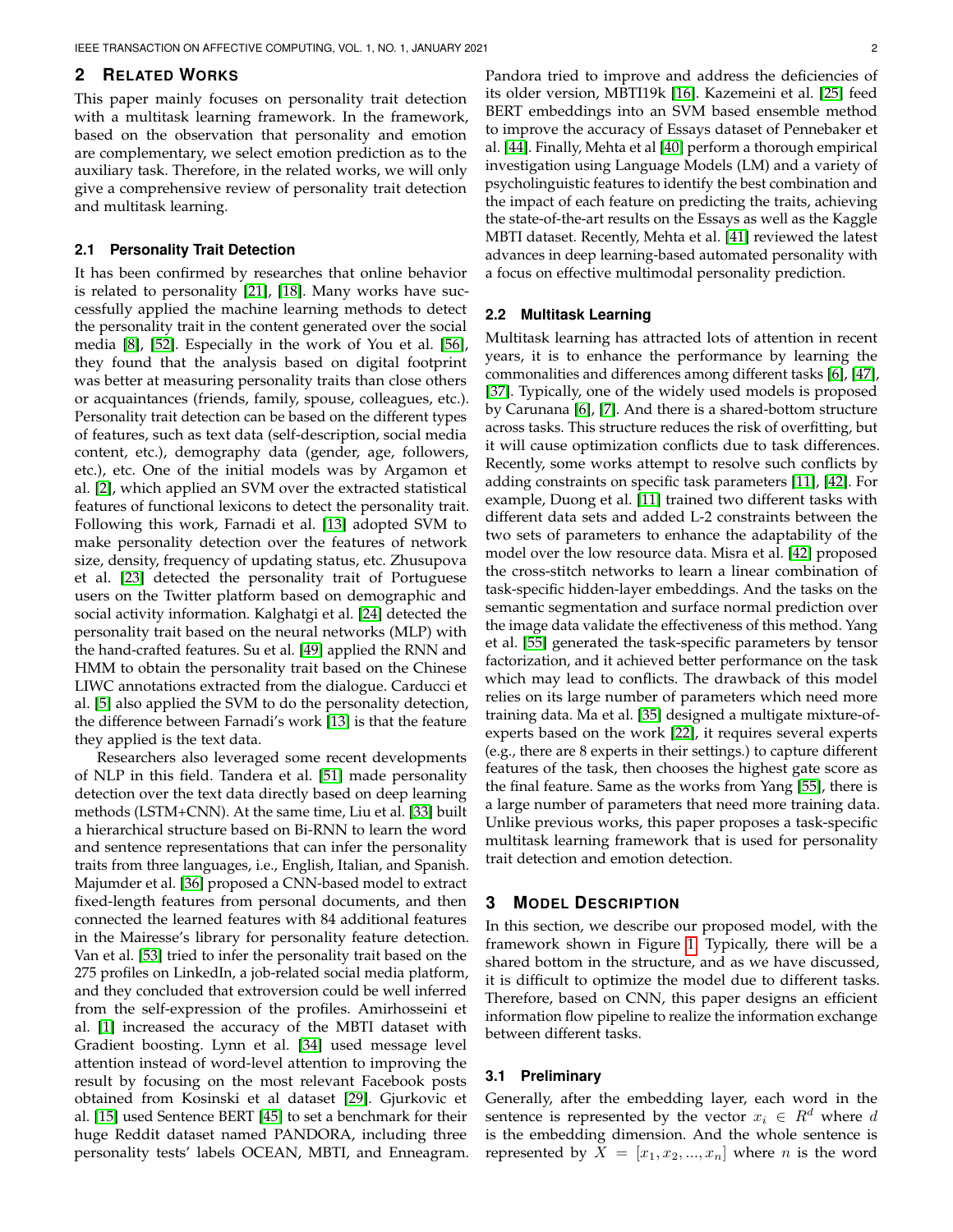number. There are three layers in the CNN model, namely the convolutional layer, the pooling layer, and the dense layer.



Fig. 1. The structure of the proposed framework.

<span id="page-2-1"></span>Same as the works in [\[26\]](#page-6-19), we apply the convolution operation with the filter  $W_k \in R^{h \times d}$  to obtain new features in the convolution layer. The operation is depicted in Equation [1.](#page-2-1)

$$
c_i = f(W_k \cdot X_{i:i+h-1} + b) \tag{1}
$$

After that we can obtain a feature map with  $c =$  $[c_1, c_2, ..., c_{n-h+1}]$ . Then we apply the max-pooling layer to the feature map with  $\hat{c} = \max c$  to get the most important feature that is learned with filter  $W_k$ . Finally, the dense layer is applied to map the learned features to different classes. With these three steps, we can get a powerful model in the text classification.

In multitask learning, the gate mechanism can be applied at different levels in order to realize information sharing between different tasks. As shown in figure [1,](#page-2-0) the gates are deployed after the convolutional layer, the max-pooling layer, and the dense layer respectively. In the next subsection, we will give a detailed discussion about gate designing.

# **3.2 Information Sharing Gate**

There are different ways to design the gate between two tasks. We need to make sure that the information transfer between the two tasks is useful, but it is difficult to evaluate. To evaluate the information sharing, we apply the cosine similarity between the hidden vectors after the information sharing gate. Generally, the similarities between the two tasks should be neither too small nor too big, if the similarity is too small, that means there is no information flowing between two tasks. However, the large similarity denotes all tasks sharing the same structure, which is prone to optimization conflicts. In this paper, we discussed three gate

mechanisms in controlling the information flow between the tasks of emotion detection and personality trait detection. The structures are shown in Figure [2.](#page-2-2)



Fig. 2. The sub-net of the information flow unit.

**SiG:** The first approach is to pass the information from one network to the other one with Sigmoid Gate (SiG) directly, and it can be shown in equation [2.](#page-2-3)

<span id="page-2-3"></span><span id="page-2-2"></span>
$$
m_i^{t1} = \sigma(c_i^{t1})
$$
  
\n
$$
h_i^{t2} = c_i^{t2} + m_i^{t1}
$$
\n(2)

Where  $\sigma$  denotes the Sigmoid function on hidden value, which works as the gate between the two tasks, while  $t1, t2$ are the task indexes. This gate is simple, and it lets useful and useless information pass indiscriminately between the two tasks. Therefore, it is prone to optimization conflicts, and empirical results have validated this phenomenon.

<span id="page-2-4"></span><span id="page-2-0"></span>**CAG:** Another one is the across attention gate (CAG), which is proposed in [\[30\]](#page-6-20). CAG considers the contextual information as the extra features in both tasks. The procedures are described in Equation [3.](#page-2-4)

$$
m_{i,j} = c_i^{t1} W_c c_j^{t2}
$$
  
\n
$$
\alpha_{i,j} = \frac{\exp m_{i,j}}{\sum_k \exp m_{i,k}}
$$
  
\n
$$
h_i^{t2} = c_i^{t2} + (\sum_j \alpha_{i,j} c_j^{t2})
$$
\n(3)

where  $W_c$  denotes the model parameter. CAG has considered the features in both tasks in the cross attention calculation, and it should benefit from this cross calculation. However, the features of each task change dynamically during the optimization process, it will be difficult to get the appropriate optimal feature flow between two tasks with CAG. Also, it takes more time in the CAG calculation.

**SiLG:** One another gate we discussed here is the Sigmoid weighted linear gate (SiLG), which is proposed in [\[12\]](#page-6-21), the procedures are shown in Equation [4.](#page-2-5) This gate shows its effectiveness in reinforcement learning as an approximation of ReLU.

$$
m_i^{t1} = \sigma(c_i^{t1}) \cdot c_i^{t1} h_i^{t2} = c_i^{t2} + m_i^{t1}
$$
 (4)

<span id="page-2-5"></span>While, the disadvantage of SiLG is similar with that in SiG, and it cannot select the useful information from a network by passing all information indiscriminately.

**SoG:** To overcome those problems, we changed the Sigmoid function in SiG to Softmax to construct a selection gate named softmax weight gate SoG, with the result shown in the Equation [5.](#page-2-6)

<span id="page-2-6"></span>
$$
m_i^{t1} = softmax(c_i^{t1}) \cdot c_i^{t1}
$$
  
\n
$$
h_i^{t2} = c_i^{t2} + m_i^{t1}
$$
\n(5)

With this change, the proposed gate mechanism is more effective: Compared with CAG, SoG has higher time efficiency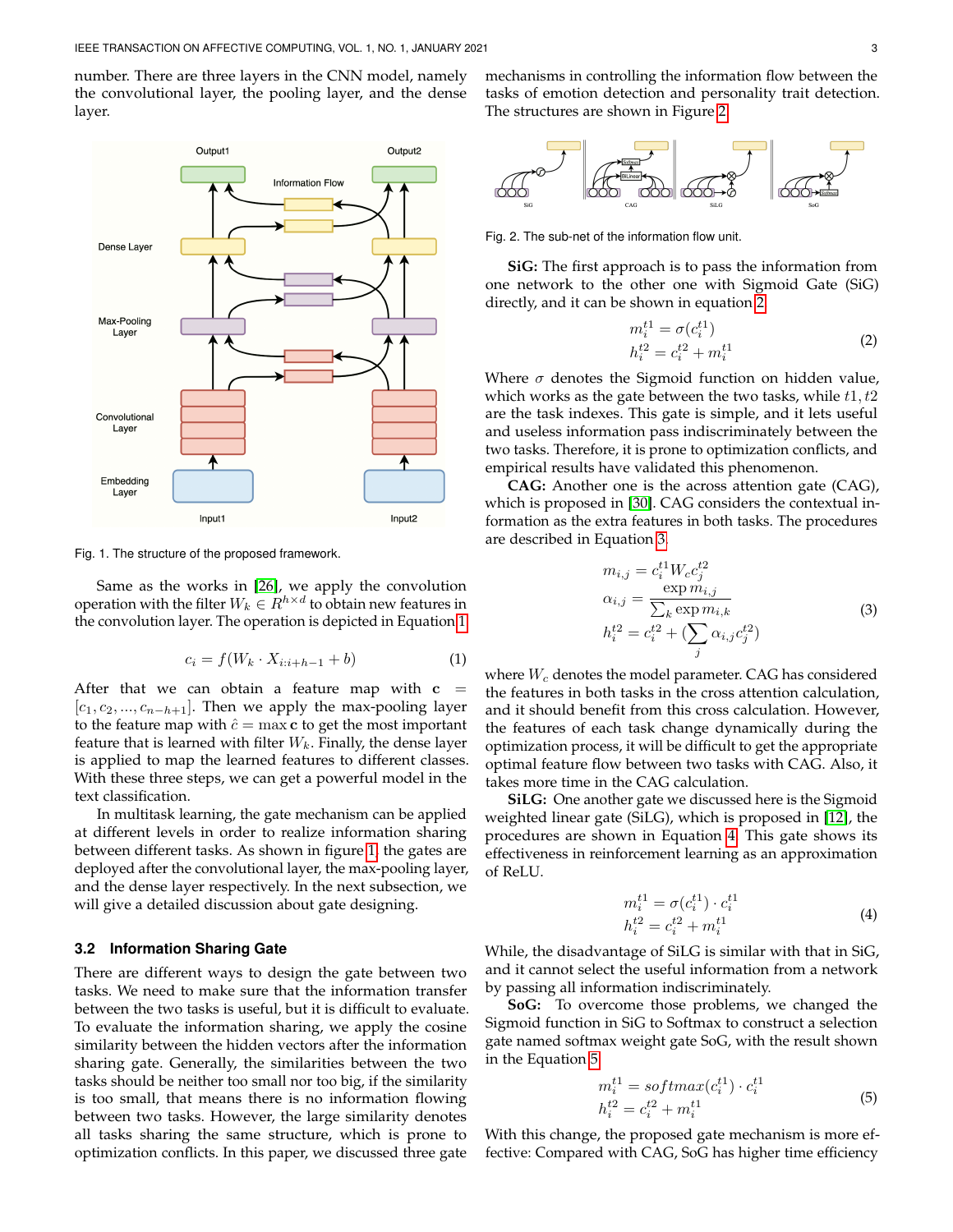in the calculation, compared with SiG and SiLG, SoG can better select features with softmax operation.

#### **3.3 Meta Multitask Training**

It is the multilabel prediction task for the personality trait detection, therefore, we define the objective function with the multilabel soft margin loss which is described in Equation [6](#page-3-1)

$$
L_{Personality} = -\frac{1}{C} \sum_{i}^{C} y_i \cdot \log((1 + \exp(-\hat{y}_i))^{-1})
$$
  
+ 
$$
(1 - y_i) \log(\frac{\exp(-\hat{y}_i)}{1 + \exp(-\hat{y}_i)})
$$
 (6)

where  $C$  is the class number, and it is  $5$  in our paper.

However, it is the multiclass prediction task for the emotion detection, and we apply the cross entropy as the objective function which is described in Equation [7.](#page-3-2)

$$
L_{Emotion} = -\sum_{i}^{C} y_i \log(\hat{y}_i)
$$
 (7)

To optimize the network in a unified framework, we simply add the two loss functions together as the joint function that shows in Equation [8,](#page-3-3)

<span id="page-3-3"></span>
$$
L_{Multi} = L_{Personality} + L_{Emotion}
$$
 (8)

There are different ways to train the model. Generally, each task has its own dataset, therefore, it is necessary to design an adaptive training framework for different subtasks. In this paper, like the  $k$  shot in MAML [\[14\]](#page-6-22), we also select the pseudo  $k$  shot (i.e.,  $k$  batches shot) during training, which indicates select  $k$  more batches in one task to form the training data pair. Then we update the parameters in a MAML like way. And the algorithm we designed is shown in Algorithm [1.](#page-3-4)

**Algorithm 1** The optimization method about MAML like in the multitask training.

<span id="page-3-4"></span>**Require:** Personality dataset  $D^p$  and Emotion dataset  $D^e$ **Require:** Model parameters  $\theta = [\theta_1, \theta_2, ..., \theta_n]$ , and the learning rate r

- 1: Initialization the model parameters with random values
- 2: **for** select a batch from D<sup>e</sup> **do**
- 3: Create a list  $\Theta$  and  $\mathscr L$  for parameter update in each step
- 4: Sample *k* batches  $D_k^p$  from  $D_p$
- 5: **for** select a batch from  $D_k^p$  **do**
- 6: Obtain the loss  $L_{Multi}$  and its gradient descent  $\nabla L_{Multi}(f_{\theta})$
- 7: Obtain the updated parameter with  $\hat{\theta} = \theta r$ .  $\nabla L_{Multi}(f(\theta))$  and update it to  $\theta$
- 8: Stack  $\hat{\theta}$  to  $\Theta$ , and  $L_{Multi}$  to  $\mathscr L$
- 9: **end for**
- 10: Calculate the gradient to obtain  $\nabla \mathcal{L}(\theta)$  and  $\nabla \Theta(\theta)$
- 11: Update the parameter  $\theta$  with  $\nabla \mathcal{L}(\theta) + \nabla \Theta(\theta)$
- 12: **end for**

# <span id="page-3-0"></span>**4 EXPERIMENTS**

## **4.1 Experiment Settings**

The dataset we applied includes ISEAR [\[48\]](#page-7-19), TEC [\[43\]](#page-7-20), and Personality [\[29\]](#page-6-13). There are 7,666 labeled sentences in ISEAR <span id="page-3-1"></span>dataset contains 7 emotions, i.e., *anger, disgust, fear, joy, sadness, shame* and *guilt*. TEC includes 21,051 labeled sentences that are selected in tweets by pre-specified hashtags, i.e., *joy, anger, disgust, surprise, fear* and *sadness*. Personality dataset contains 9,917 multilabeled sentences in the view of the Big Five personality traits. The details about the datasets are listed in Table [1.](#page-4-0) In the experiments, all of the dataset are split randomly in a ratio of 8:2, of which 80% are training data, and the rest are the test data. The embedding dimension is set to 300. All the experiments are run on  $\text{Col}$ <sup>[1](#page-4-1)</sup> with GPU support, and we run them five times to get the average results in the records. As we have mentioned, it is the multilabel prediction task for the personality trait detection, and the output of this task is a five-dimension vector after the Sigmoid function, with each value representing a trait in the Five-Factor Model. Therefore, when the value is greater than the threshold (i.e., 0.5), we then regard it as having such a trait. While, it is the multiclass prediction task for personality trait detection, and the output of the emotion detection task is a  $m$ -dimension vector (where  $m$  is the emotion categories) after the Softmax function. Therefore, we select the index with the highest value in the  $m$ -dimension vector as the predicted label. To make a comprehensive evaluation of these two tasks, we adopt Accuracy, Precision, Recall, and F1 measurement in the personality trait detection task, and Accuracy in the emotion detection task, respectively.

#### <span id="page-3-2"></span>**4.2 Multitask Learning**

Before the discussion, we list the baseline of the single task in Table [2.](#page-4-2) In the baseline, we include the methods like BERT [\[9\]](#page-6-23), CNN [\[26\]](#page-6-19), LSTM [\[20\]](#page-6-24) those three classical models.

From Table [2,](#page-4-2) we can see that CNN Single achieved the best performance in almost all datasets with different evaluation measures. That means in the personality trait detection and emotion detection, CNN has a good ability in the feature extraction. And this is also the reason why we choose CNN as the prototype in the design of the multitask model.

Then we carry out experiments to compare the advantages and disadvantages of different variants and models. Firstly, to validate the effectiveness of MAML, we make comparisons with the classical optimization method Adam [\[27\]](#page-6-25). In the first column of the Table [3](#page-4-3) and [4,](#page-4-4) the name with "maml" indicates that the model is optimized by maml; otherwise, the model is optimized with Adam directly. In the experiments, the baselines we compared include:

- **SiGMTL:** It applies the Sigmoid function as the gate between two different models.
- **CAGMTL**: It applies the cross-entropy model as the gate between two different models.
- SiLMTL: It applies the Sigmoid weighted linear model as the gate between two different models. And it can be treated as that proposed in work [\[54\]](#page-7-21).
- **SoGMTL**: It is the multitask learning model we proposed.

We then conduct experiments to make comparisons with the different variants and models. The experiment results on dataset ISEAR are shown in Table [3,](#page-4-3) and the experiment results on dataset TEC are shown in Table [4.](#page-4-4)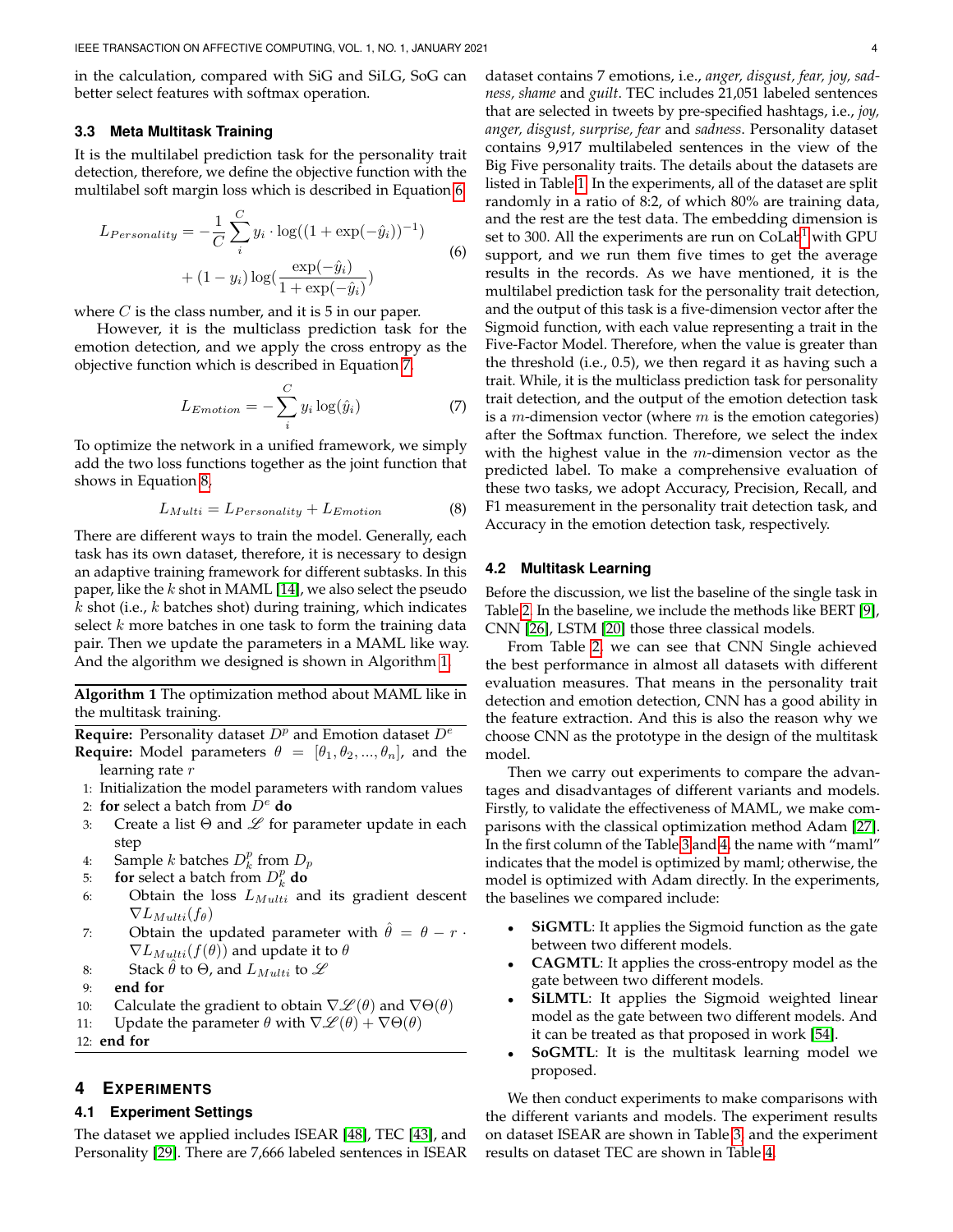| Dataset              | Total Number | Label Type | Label                                                                          |  |  |
|----------------------|--------------|------------|--------------------------------------------------------------------------------|--|--|
| <b>ISEAR</b>         | 7,666        | Single     | {anger, disgust, fear, joy, sadness, shame, guilt}                             |  |  |
| TEC                  | 21.051       | Single     | {joy, anger, disgust, surprise, fear, sadness}                                 |  |  |
| 9.917<br>Personality |              | Multiple   | {openness, conscientiousness, extraversion,<br>agreeableness, and neuroticism} |  |  |
|                      |              |            |                                                                                |  |  |

<span id="page-4-2"></span><span id="page-4-0"></span>The details of the datasets this paper involved.

|                    |          | Personality | <b>ISEAR</b> | <b>TEC</b> |         |          |          |
|--------------------|----------|-------------|--------------|------------|---------|----------|----------|
| Models             | Accuracy | Precision   | Recall       | F1         | Average | Accuracy | Accuracy |
| <b>BERT</b> Single | 60.79%   | 61.53%      | 77.60%       | 68.39%     | 67.08%  | 59.28%   | 54.98%   |
| LSTM Single        | 61.84%   | 64.06%      | 75.10%       | 69.13%     | 67.53%  | 54.96%   | 55.51%   |
| CNN Single         | 62.23%   | 63.17%      | 82.60%       | 71.54%     | 69.89%  | 59.60%   | 56.59%   |
| TARI F 2           |          |             |              |            |         |          |          |

<span id="page-4-3"></span>The baselines results over the datasets we adopted.

|                 | Personality |           |           |        |           | <b>ISEAR</b> |
|-----------------|-------------|-----------|-----------|--------|-----------|--------------|
| <b>Models</b>   | Accuracy    | Precision | Recall    | F1     | Average   | Accuracy     |
| SiGMTL          | 61.29%      | 63.01%    | 71.58%    | 67.61% | 65.87%    | 57.20%       |
| $SiGMTL + manl$ | 61.70%      | 63.62%    | 74.01%    | 67.45% | 66.70%    | 58.17%       |
| CAGMTL          | 62.18%      | 64.71%    | 73.39%    | 69.08% | 67.47%    | 58.13%       |
| $CAGMTL + man$  | 62.41%      | 64.96%    | $75.27\%$ | 68.00% | 67.66%    | 58.55%       |
| <b>SiLGMTL</b>  | 60.49%      | 63.49%    | 68.79%    | 65.96% | 64.68%    | 55.98%       |
| SiLGMTL+maml    | 60.81%      | 63.46%    | 70.34%    | 66.15% | 65.19%    | 54.21%       |
| <b>SoGMTL</b>   | 62.57%      | 64.05%    | 79.96%    | 71.09% | $69.42\%$ | 59.03%       |
| SoGMTL+maml     | 62.77%      | $64.22\%$ | 83.12%    | 72.45% | 70.64%    | 59.71%       |
| TABLE 3         |             |           |           |        |           |              |

The experiment results over the Personality+ISEAR datasets.

|                                   |           | <b>TEC</b> |        |        |         |          |
|-----------------------------------|-----------|------------|--------|--------|---------|----------|
| <b>Models</b>                     | Accuracy  | Precision  | Recall | F1     | Average | Accuracy |
| <b>SiGMTL</b>                     | 62.24%    | 64.59%     | 72.83% | 68.74% | 67.10%  | 55.45%   |
| SiGMTL+maml                       | 61.87%    | 64.76%     | 72.79% | 68.43% | 66.96%  | 55.38%   |
| CAGMTL                            | $62.22\%$ | 64.23%     | 75.81% | 69.51% | 67.94%  | 56.49%   |
| $\overline{\text{CAGMTL}+$ maml   | 62.86%    | 64.45%     | 79.29% | 71.10% | 69.43%  | 57.64%   |
| SiLGMTL                           | 61.54%    | 63.68%     | 72.19% | 67.62% | 66.26%  | 55.32%   |
| $\overline{\text{SiL}}$ GMTL+maml | 61.21%    | 62.26%     | 77.74% | 69.12% | 67.58%  | 55.04%   |
| SoGMTL                            | 62.65%    | 63.95%     | 79.40% | 70.82% | 69.21%  | 56.29%   |
| $SoGMTL +$ maml                   | 63.08%    | 64.79%     | 86.11% | 73.93% | 71.98%  | 57.15%   |

TABLE 4

The experiment results over the Personality+TEC datasets.

<span id="page-4-1"></span>As can be seen from the two tables, SoGMTL+ MAML achieves the best results in personality trait detection under almost all conditions, and the average improvement is about 0.75% for training with the ISEAR dataset and about 2.09% for training with the TEC dataset compared with the single task learning with CNN. And it is the same in emotion detection, on the ISEAR dataset, our model improves by 1.32% compared to single-task learning, and on the TEC dataset, our model improves by 0.56% compared to singletask learning. Especially in the measurement of recall, both datasets showed significant improvement. Compared with the single-task learning using CNN, ISEAR improved by 0.52% and TEC improved by 3.51%. From these observations, we can conclude that our SoGMTL improves the performance of both tasks in multitask learning through the designed gated mechanism. Compared to the baselines of the different variants and models in the MTL, we can see that our design achieves the best results in almost all cases, except for the precise measurement of personality trait detection trained with the ISEAR dataset. When we make a horizontal

<span id="page-4-4"></span>comparison between TEC and ISEAR, we find that the performance on TEC dataset is generally greater than that on the ISEAR. One reason may be that TEC has three times as much data as ISEAR. In terms of optimization methods, we can see that the MAML method is more effective than the normal method, improving in almost all cases.

To validate the computation efficiency with these three gate methods, the running time for one epoch is recorded in Figure [3.](#page-5-8) It can be seen from the figure that SoG performs better than CAG and is competitive with SiG and SiLG. Therefore, we can conclude that SoG is the most appropriate approach for personality trait detection and emotion detection in multitask learning.

## **4.3 Ablation Study**

To validate the features that learned by the SoG in different levels (i.e., convolutional layer (Conv for short), max-pooling layer (Max-Pooling) and dense layer (Dense), etc.), we only use one SoG gate in the model, and the results are shown in Table [5.](#page-5-9)

It can be seen from the table that the performance of SoG in the convolutional layer is the best, followed by the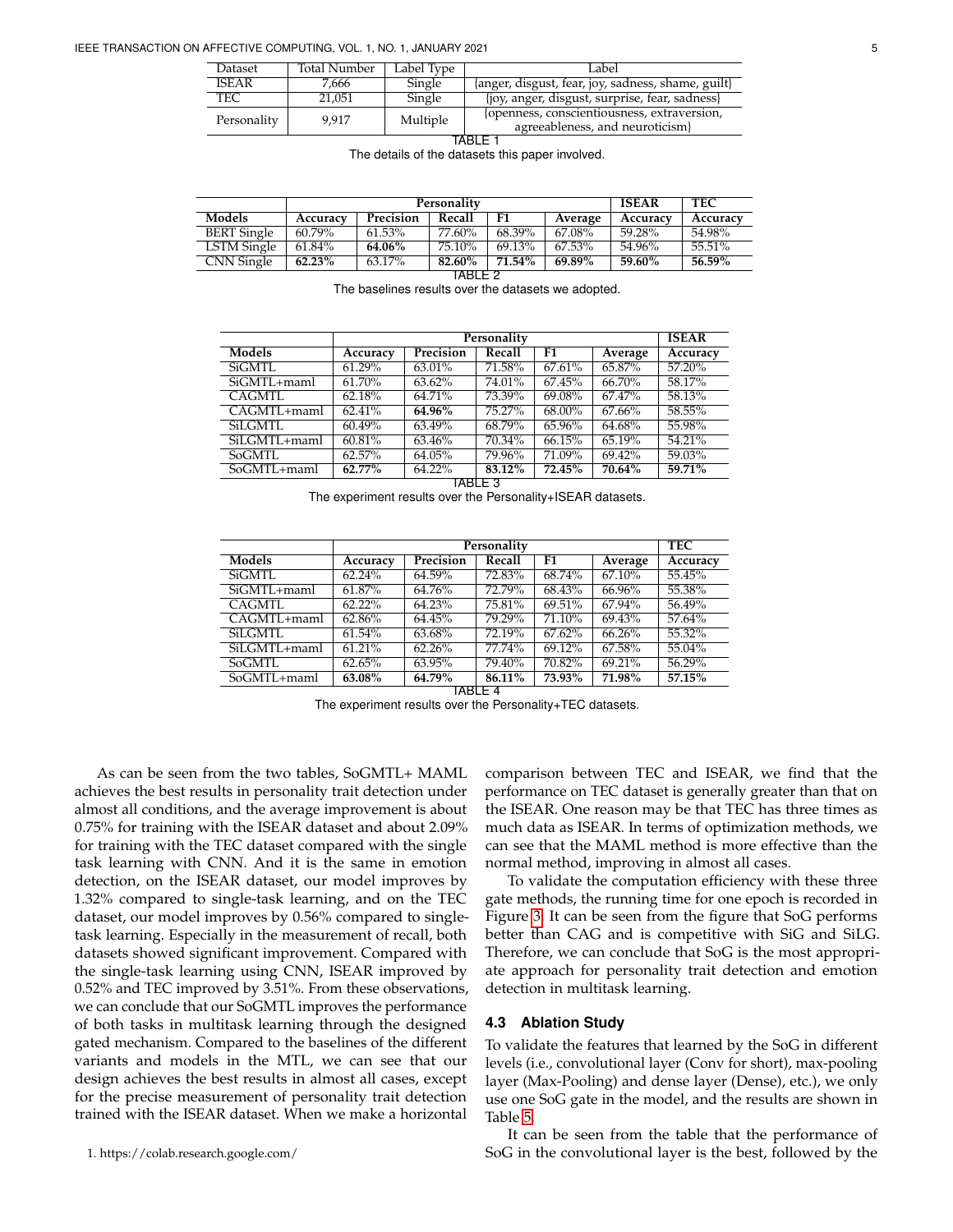|                 |          | <b>TEC</b> |           |        |           |          |
|-----------------|----------|------------|-----------|--------|-----------|----------|
| <b>Settings</b> | Accuracy | Precision  | Recall    | F1     | Average   | Accuracy |
| Dense           | 62.45%   | $63.94\%$  | $79.30\%$ | 70.80% | $69.12\%$ | 56.55%   |
| Max-Pooling     | 62.45%   | $63.54\%$  | 80.82%    | 71.13% | 69.48%    | 55.81%   |
| Conv            | 62.90%   | 64.86%     | 81.05%    | 72.03% | 70.21%    | 56.95%   |
| TARI F 5        |          |            |           |        |           |          |

The performance of SoG in different levels that trained with TEC dataset.



<span id="page-5-8"></span>Fig. 3. The running time with different gates, y axis denotes seconds.

performance in the max-pooling layer. That means that the SoG in the convolutional layer is the most important in the information flow control. Furthermore, to quantify the degree of SoG's control over information flows at different locations, we calculate the cosine similarity between the latent vectors of two tasks in the convolutional layer (i.e., **Sim1**) and dense layer (i.e., **Sim2**) respectively. And the results are shown in Table [6.](#page-5-10)

| Variants    | Sim1                      | Sim <sub>2</sub> |  |  |  |  |
|-------------|---------------------------|------------------|--|--|--|--|
| Dense       | $0.21 \overline{(-0.13)}$ | $0.47(-0.05)$    |  |  |  |  |
| Max-Pooling | $0.14(-0.20)$             | $0.33(-0.19)$    |  |  |  |  |
| Conv        | $0.32(-0.02)$             | $0.47(-0.05)$    |  |  |  |  |
| SoGMTL      | 0.34                      | 0.52             |  |  |  |  |
| TABI F 6    |                           |                  |  |  |  |  |

The cosine similarity between the latent vector of the two tasks in the convolutioanl layer and dense layer respectively when SoG is placed at different levels.

SoGMTL is assumed to be the "best" status of information control in multitask learning. Therefore, it can be concluded from the table that when SoG is only placed in the dense layer, the difference between Sim1 and the best is -0.13, and the difference between Sim2 and the best is -0.05. However, both gaps become extremely small when SoG is only placed in the convolutional layer. Thus, we can know that more useful information is shared via the SoG in the convolutional layer, followed by the max-pooling layer, and less of them are shared with the dense layer. That is why the average performance is the best when SoG is only placed in the convolutional layer shown in Table [5.](#page-5-9)

# **4.4 Case Study**

To make a clear understanding of SoGMTL's performance in multitask learning, a case study is conducted, and the results are shown in Table [7.](#page-6-26)

Personality trait detection is a multilabel classification problem, so there are multiple labels in a detection. When

<span id="page-5-9"></span>the value is greater than a threshold (i.e., 0.5), it indicates the personality has this trait. And the cases in the Table [7](#page-6-26) show the effectiveness of SoGMTL in this task by having clear boundaries in the prediction. However, emotion detection is a multiclass classification problem [\[4\]](#page-5-11). In the prediction, the label is determined by the maximum value. As can be seen from the image in Table [7,](#page-6-26) there is an obvious difference between the maximum value and other values. In other words, our proposed model can be well applied to personality trait detection and emotion detection in a multitask learning approach.

# <span id="page-5-3"></span>**5 CONCLUSION**

In this work, we designed a multitask learning framework in personality trait detection and emotion detection. Also, we have discussed and validated the effective sharing way between two tasks. Finally, we designed a MAML-like training method when there is more than one data source. Empirical results show the effectiveness of our proposed framework and optimization method. In future work, more contextual information like personal preference, current location, etc., will be considered.

# <span id="page-5-10"></span>**ACKNOWLEDGMENTS**

The research undertaken in the Continental-NTU Corporate Lab is supported by the Singapore Government.

# **REFERENCES**

- <span id="page-5-5"></span>[1] Mohammad Hossein Amirhosseini and Hassan Kazemian. Machine learning approach to personality type prediction based on the myers–briggs type indicator®. *Multimodal Technologies and Interaction*, 4(1):9, 2020.
- <span id="page-5-0"></span>[2] Shlomo Argamon, Sushant Dhawle, Moshe Koppel, and James W Pennebaker. Lexical predictors of personality type. In *Proceedings of the 2005 Joint Annual Meeting of the Interface and the Classification Society of North America*, pages 1–16, 2005.
- <span id="page-5-2"></span>[3] Kate A Barford and Luke D Smillie. Openness and other big five traits in relation to dispositional mixed emotions. *Personality and Individual Differences*, 102:118–122, 2016.
- <span id="page-5-11"></span>[4] Erik Cambria, Yang Li, Frank Xing, Soujanya Poria, and Kenneth Kwok. SenticNet 6: Ensemble application of symbolic and subsymbolic AI for sentiment analysis. In *CIKM*, pages 105–114, 2020.
- <span id="page-5-1"></span>[5] Giulio Carducci, Giuseppe Rizzo, Diego Monti, Enrico Palumbo, and Maurizio Morisio. Twitpersonality: Computing personality traits from tweets using word embeddings and supervised learning. *Information*, 9(5):127, 2018.
- <span id="page-5-6"></span>[6] Rich Caruana. Multitask learning. *Machine learning*, 28(1):41–75, 1997.
- <span id="page-5-7"></span>[7] Richard Caruana. Multitask learning: A knowledge-based source of inductive bias. In *Proceedings of the Tenth International Conference on Machine Learning*, pages 41–48. Morgan Kaufmann, 1993.
- <span id="page-5-4"></span>[8] Fabio Celli, Bruno Lepri, Joan-Isaac Biel, Daniel Gatica-Perez, Giuseppe Riccardi, and Fabio Pianesi. The workshop on computational personality recognition 2014. In *Proceedings of the 22nd ACM international conference on Multimedia*, pages 1245–1246, 2014.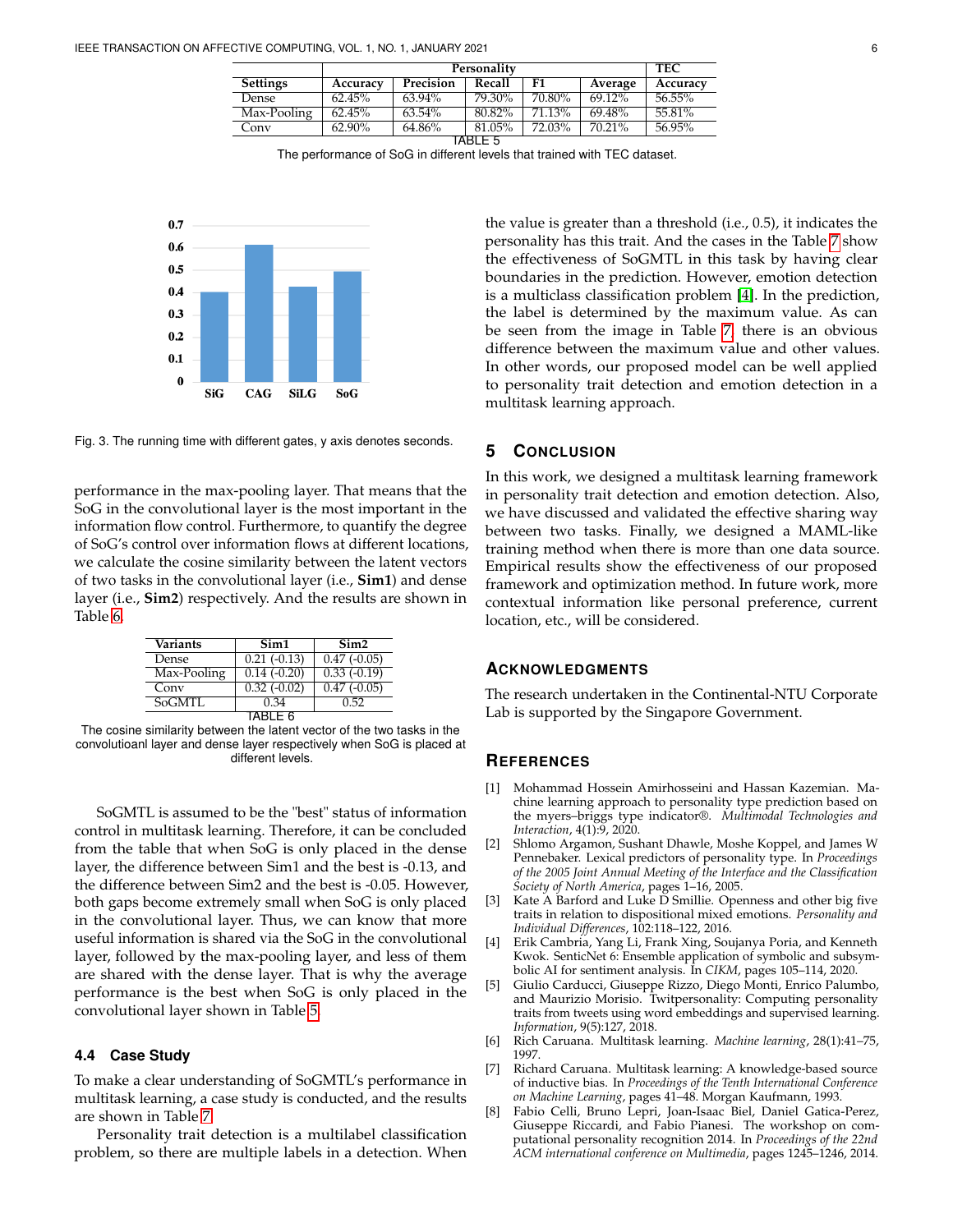| Case           | Category    | Sentence                                             | True Label                              | Predicted                                                                                   |  |
|----------------|-------------|------------------------------------------------------|-----------------------------------------|---------------------------------------------------------------------------------------------|--|
| $\mathbf{1}$   | Personality | Is still awake at 3:30.<br>oh me.                    | Neuroticism, Openness                   | 0.8<br>0.6<br>0.4<br>0.2<br>$\theta$<br>EXT NEU AGR CON OPN                                 |  |
|                | Emotion     | I'm home watchin this sad<br>movie. Missing college. | Sadness                                 | 1.0<br>0.8<br>0.6<br>0.4<br>0.2<br>0.0<br>adness<br>Feat<br>anger disgust<br>Surprise<br>چ. |  |
| $\overline{2}$ | Personality | Damn you's a sexy bitch<br><b>DAMN GIRL!!!</b>       | Neuroticism, Agreeableness,<br>Openness | 0.8<br>0.6<br>0.4<br>0.2<br>$\theta$<br><b>NEU</b><br><b>EXT</b><br><b>AGR CON OPN</b>      |  |
|                | Emotion     | Holding my fucking<br>tongue                         | Anger<br>.                              | 0.6<br>0.4<br>0.2<br>0.0<br>10% anger disgress<br>surprise<br>Sadness<br>Feat               |  |

<span id="page-6-26"></span>TABLE 7

The case study about the SoGMTL's performance in the personality trait detection and emotion detection. The dashed line in the predicted image indicates the threshold in the personality trait detection, it is 0.5 in our paper.

- <span id="page-6-23"></span>[9] Jacob Devlin, Ming-Wei Chang, Kenton Lee, and Kristina Toutanova. Bert: Pre-training of deep bidirectional transformers for language understanding. *arXiv preprint arXiv:1810.04805*, 2018.
- <span id="page-6-5"></span>[10] Colin G DeYoung, Lena C Quilty, and Jordan B Peterson. Between facets and domains: 10 aspects of the big five. *Journal of personality and social psychology*, 93(5):880, 2007.
- <span id="page-6-17"></span>[11] Long Duong, Trevor Cohn, Steven Bird, and Paul Cook. Low resource dependency parsing: Cross-lingual parameter sharing in a neural network parser. In *Proceedings of the 53rd Annual Meeting of the Association for Computational Linguistics and the 7th International Joint Conference on Natural Language Processing (Volume 2: Short Papers)*, pages 845–850, 2015.
- <span id="page-6-21"></span>[12] Stefan Elfwing, Eiji Uchibe, and Kenji Doya. Sigmoid-weighted linear units for neural network function approximation in reinforcement learning. *Neural Networks*, 107:3–11, 2018.
- <span id="page-6-10"></span>[13] Golnoosh Farnadi, Susana Zoghbi, Marie-Francine Moens, and Martine De Cock. How well do your facebook status updates express your personality? In *Proceedings of the 22nd edition of the annual Belgian-Dutch conference on machine learning (BENELEARN)*, page 88. BNVKI-AIABN, 2013.
- <span id="page-6-22"></span>[14] Chelsea Finn, Pieter Abbeel, and Sergey Levine. Model-agnostic meta-learning for fast adaptation of deep networks. *arXiv preprint arXiv:1703.03400*, 2017.
- <span id="page-6-14"></span>[15] Matej Gjurković, Mladen Karan, Iva Vukojević, Mihaela Bošnjak, and Jan Šnajder. Pandora talks: Personality and demographics on reddit. *arXiv preprint arXiv:2004.04460*, 2020.
- <span id="page-6-15"></span>[16] Matej Gjurković and Jan Šnajder. Reddit: A gold mine for personality prediction. In *Proceedings of the Second Workshop on Computational Modeling of People's Opinions, Personality, and Emotions in Social Media*, pages 87–97, 2018.
- <span id="page-6-2"></span>[17] Lewis R Goldberg. The structure of phenotypic personality traits. *American psychologist*, 48(1):26, 1993.
- <span id="page-6-9"></span>[18] Samuel D Gosling, Adam A Augustine, Simine Vazire, Nicholas Holtzman, and Sam Gaddis. Manifestations of personality in online social networks: Self-reported facebook-related behaviors and observable profile information. *Cyberpsychology, Behavior, and Social Networking*, 14(9):483–488, 2011.
- <span id="page-6-7"></span>[19] Michaela Hiebler-Ragger, Jürgen Fuchshuber, Heidrun Dröscher, Christian Vajda, Andreas Fink, and Human F Unterrainer. Personality influences the relationship between primary emotions and religious/spiritual well-being. *Frontiers in psychology*, 9:370, 2018.
- <span id="page-6-24"></span>[20] Sepp Hochreiter and Jürgen Schmidhuber. Long short-term memory. *Neural computation*, 9(8):1735–1780, 1997.
- <span id="page-6-8"></span>[21] David John Hughes, Moss Rowe, Mark Batey, and Andrew Lee. A tale of two sites: Twitter vs. facebook and the personality predictors of social media usage. *Computers in Human Behavior*, 28(2):561–569, 2012.
- <span id="page-6-18"></span>[22] Robert A Jacobs, Michael I Jordan, Steven J Nowlan, and Geoffrey E

Hinton. Adaptive mixtures of local experts. *Neural computation*, 3(1):79–87, 1991.

- <span id="page-6-11"></span>[23] Angela Jusupova, Fernando Batista, Ricardo Ribeiro, et al. Characterizing the personality of twitter users based on their timeline information. In *Atas da 16 Conferência da Associacao Portuguesa de Sistemas de Informação*, pages 292–299, 2016.
- <span id="page-6-3"></span>[24] Mayuri Pundlik Kalghatgi, Manjula Ramannavar, and Nandini S Sidnal. A neural network approach to personality prediction based on the big-five model. *International Journal of Innovative Research in Advanced Engineering (IJIRAE)*, 2(8):56–63, 2015.
- <span id="page-6-16"></span>[25] Amirmohammad Kazameini, Samin Fatehi, Yash Mehta, Sauleh Eetemadi, and Erik Cambria. Personality trait detection using bagged svm over bert word embedding ensembles. In *Proceedings of the The Fourth Widening Natural Language Processing Workshop*. Association for Computational Linguistics, 2020.
- <span id="page-6-19"></span>[26] Yoon Kim. Convolutional neural networks for sentence classification. *arXiv preprint arXiv:1408.5882*, 2014.
- <span id="page-6-25"></span>Diederik P Kingma and Jimmy Ba. Adam: A method for stochastic optimization. *arXiv preprint arXiv:1412.6980*, 2014.
- <span id="page-6-6"></span>[28] Emma Komulainen, Katarina Meskanen, Jari Lipsanen, Jari Marko Lahti, Pekka Jylhä, Tarja Melartin, Marieke Wichers, Erkki Isometsä, and Jesper Ekelund. The effect of personality on daily life emotional processes. *PLoS One*, 9(10):e110907, 2014.
- <span id="page-6-13"></span>[29] Michal Kosinski, David Stillwell, and Thore Graepel. Private traits and attributes are predictable from digital records of human behavior. *Proceedings of the national academy of sciences*, 110(15):5802– 5805, 2013.
- <span id="page-6-20"></span>[30] Jingye Li, Meishan Zhang, Donghong Ji, and Yijiang Liu. Multi-task learning with auxiliary speaker identification for conversational emotion recognition. *arXiv*, pages arXiv–2003, 2020.
- <span id="page-6-1"></span>[31] Yang Li, Suhang Wang, Quan Pan, Haiyun Peng, Tao Yang, and Erik Cambria. Learning binary codes with neural collaborative filtering for efficient recommendation systems. *Knowledge-Based Systems*, 172:64–75, 2019.
- <span id="page-6-0"></span>[32] Cynthia CS Liem, Markus Langer, Andrew Demetriou, Annemarie MF Hiemstra, Achmadnoer Sukma Wicaksana, Marise Ph Born, and Cornelius J König. Psychology meets machine learning: Interdisciplinary perspectives on algorithmic job candidate screening. In *Explainable and interpretable models in computer vision and machine learning*, pages 197–253. Springer, 2018.
- <span id="page-6-4"></span>[33] Fei Liu, Julien Perez, and Scott Nowson. A language-independent and compositional model for personality trait recognition from short texts. In *Proceedings of the 15th Conference of the European Chapter of the Association for Computational Linguistics: Volume 1, Long Papers*, pages 754–764, 2017.
- <span id="page-6-12"></span>[34] Veronica Lynn, Niranjan Balasubramanian, and H Andrew Schwartz. Hierarchical modeling for user personality prediction: The role of message-level attention. In *Proceedings of the 58th Annual*